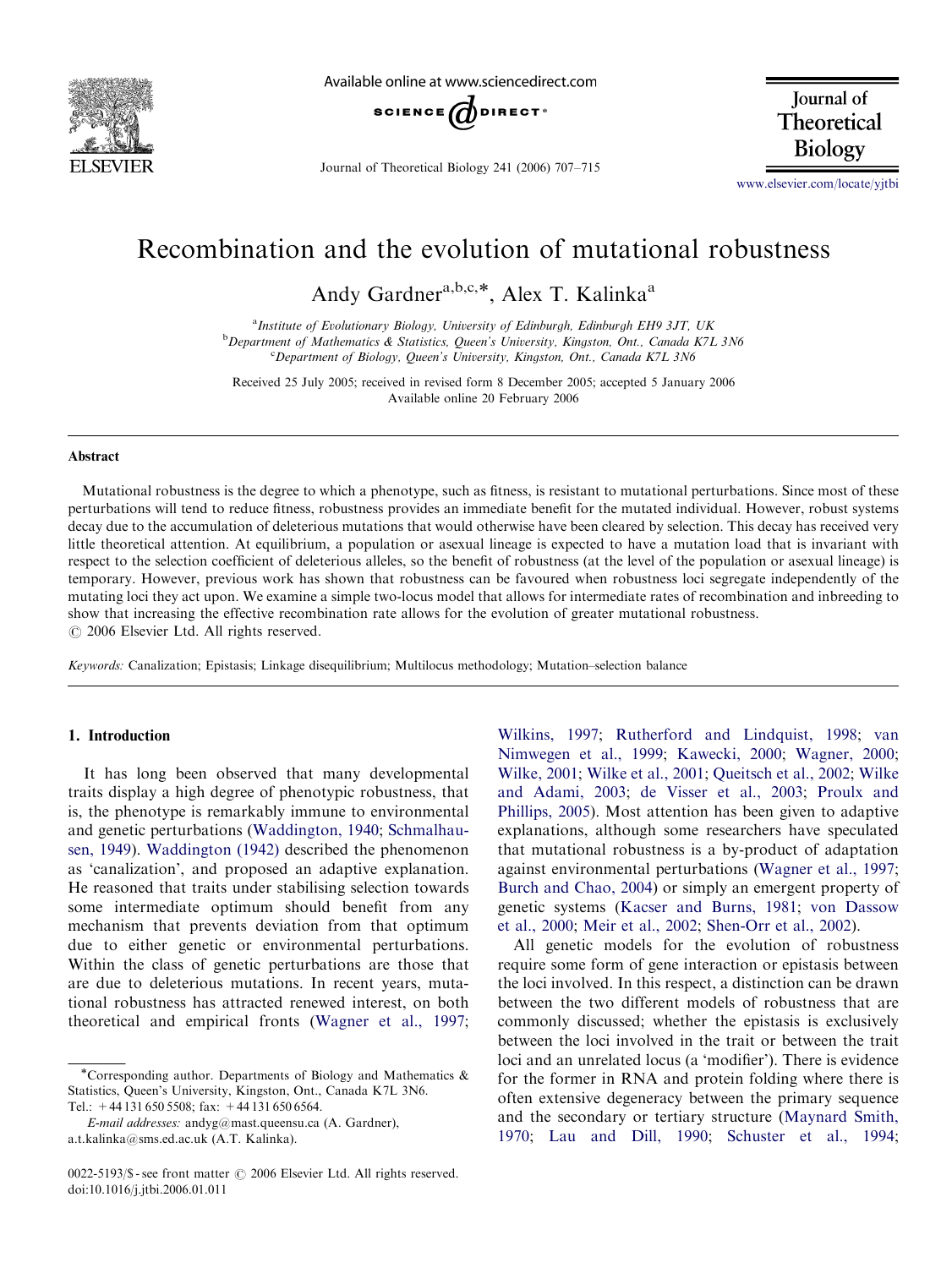[van Nimwegen et al., 1999;](#page-8-0) [Wilke, 2001\)](#page-8-0) and in metabolic and developmental pathways in prokaryotes and eukaryotes, where distributed network architectures facilitate robustness via internal pathway degeneracy ([Edwards and](#page-8-0) [Palsson, 1999, 2000a, b;](#page-8-0) [von Dassow et al., 2000](#page-8-0); [Meir](#page-8-0) [et al., 2002;](#page-8-0) [Shen-Orr et al., 2002](#page-8-0); [Ingolia, 2004](#page-8-0); [Wagner,](#page-8-0) [2005\)](#page-8-0). [Wagner \(2005\)](#page-8-0) refers to this form of robustness as 'distributed robustness' and argues, based on empirical evidence, for the primacy of its role in mutational robustness in favour of gene redundancy arising from gene duplicates [\(Wagner 2000, 2001, 2005](#page-8-0)). Conversely, there is evidence that heat shock proteins, such as Hsp90 in Drosophila [\(Rutherford and Lindquist, 1998](#page-8-0)) and Arabi-dopsis ([Queitsch et al., 2002](#page-8-0)), and GroEL in Escherischia coli [\(Fares et al., 2002](#page-8-0)), behave as modifiers of mutational robustness. For the remainder of this article, we will restrict attention to the modifier view of robustness.

The evolution of mutational robustness is conceptually similar to the adaptive evolution of dominance proposed by [Fisher \(1928\).](#page-8-0) In both cases it is the heritable deviation from the wild type that is being buffered, and the selective advantage of the modifier is of the order of the mutation rate ([Wright, 1929\)](#page-8-0). Fisher believed that although the selective advantage is weak, in a large population with a number of recessive mutations the accumulated selective pressure would drive the evolution of dominance. Wright took the view that dominance emerged as an intrinsic property of metabolic pathways and proposed an alternative 'physiological' theory of dominance ([Wright, 1934\)](#page-8-0). [Kacser and Burns \(1981\)](#page-8-0) provided considerable support for Wright's argument with a model of a multienzyme system that showed that the flux of the enzyme pathway is insensitive to concentration changes in the enzymes involved, suggesting that dominance is an inevitable property of such systems. More recently, however, [Bagheri](#page-7-0) [and Wagner \(2004\)](#page-7-0) have shown that this may only be the case when one neglects nonlinear enzyme interactions. Currently, empirical evidence appears not to support Fisher's adaptationist hypothesis [\(Orr, 1991](#page-8-0)), although it may be relevant in situations involving strong selection [\(Haldane, 1956](#page-8-0); [Mayo and Burger, 1997](#page-8-0)). The debate continues. Another related phenomenon that has received much attention is the evolutionary transition from haploidy to diploidy. A benefit may be afforded by an extended diploid phase due to the masking of recessive or partially recessive deleterious mutations ([Crow and](#page-8-0) [Kimura, 1965\)](#page-8-0). Here, the adaptationist view appears to have a plausible theoretical foundation [\(Kondrashov and](#page-8-0) [Crow, 1991;](#page-8-0) [Perrot et al., 1991](#page-8-0)) although, interestingly, it is incompatible with Fisher's view of dominance since it requires that newly arisen deleterious mutations are always (at least partially) recessive [\(Perrot et al., 1991\)](#page-8-0). Together with the evolution of mutational robustness, these scenarios involve evolutionary modification of the genetic system itself driven by the immediate benefit of alleviating the effects of deleterious mutations, which are of course a ubiquitous evolutionary phenomenon.

A classic result that motivates the present study is that at equilibrium the mutation load  $(L^*)$  of the population is invariant with respect to the fitness consequences of deleterious alleles. Assuming fitnesses combine multiplicatively across loci, an allele which arises by recurrent irreversible mutation at rate  $\mu$  and incurs a fitness decrement s will equilibrate at frequency  $\mu/s$  in a haploid population (mutation–selection balance). Hence the average fitness contributed by this locus is  $(1 - \mu/s) \times 1 +$  $(\mu/s) \times (1 - s) = 1 - \mu$ ; the mutation load at this locus is then  $\mu$ , and not a function of s ([Haldane, 1937\)](#page-8-0). The result has been generalized for all loci in the genome, giving a population load of mutations  $L* = 1 - e^{-U}$  ([Kimura and](#page-8-0) [Maruyama, 1966](#page-8-0); [Kondrashov, 1988\)](#page-8-0), where U is the per genome per generation mutation rate, and hence the decrement to fitness due to individual mutations is again irrelevant. The reason for this is intuitive: if mutations are more harmful they are more readily removed from the population by selection. Those mutations with large deleterious effects are held at low frequency at mutation– selection balance, and thus cause the same decrement to the mean fitness of the population as less harmful, and hence more frequently encountered, mutations.

The action of mutational robustness is to reduce the magnitude of a mutation's fitness effect. Whilst it may be temporarily advantageous to reduce the selection coefficient associated with the deleterious mutation, this leads to the accumulation of mutations that would otherwise have been cleared by selection, and so a closed population (i.e. no flow of genetic material between populations) with enhanced robustness does not improve its equilibrium mutation load. Thus there is no long-term benefit for being robust, at the level of the closed population. This mutational decay of robust systems has received only limited attention ([Frank,](#page-8-0) [2003](#page-8-0)). If robustness has an intrinsic cost, such as the energetic cost of synthesizing the robustness gene product, then in the long term it will cause a net disadvantage for the population. Therefore, in an asexual population, we predict eventual loss of robust lineages. However, robustness might be favoured in a sexual population. Since the benefit of robustness (a reduced impact of mutations) accrues to the robust lineage, yet the cost (an increased equilibrium frequency of mutations) is shared by the whole population, robust lineages may have a relative advantage. It seems that this will increasingly be the case as the rate of recombination (in particular, between robustness genes and those genes undergoing mutational perturbation) is increased. This has received some attention, and the hypothesis is supported by contrasting the predictions of models of complete linkage, in which costly robustness is never favoured [\(Hermisson et al., 2002, p. 26](#page-8-0)), with those which assume free recombination, in which costly robustness can evolve [\(Wagner et al., 1997](#page-8-0); [Dawson, 1999](#page-8-0)). However, results for robustness evolution with intermediate recombination rates are lacking [\(de Visser et al., 2003, p. 1962](#page-8-0)).

We examine a simple model that captures the essence of this problem. The dynamics of the system are described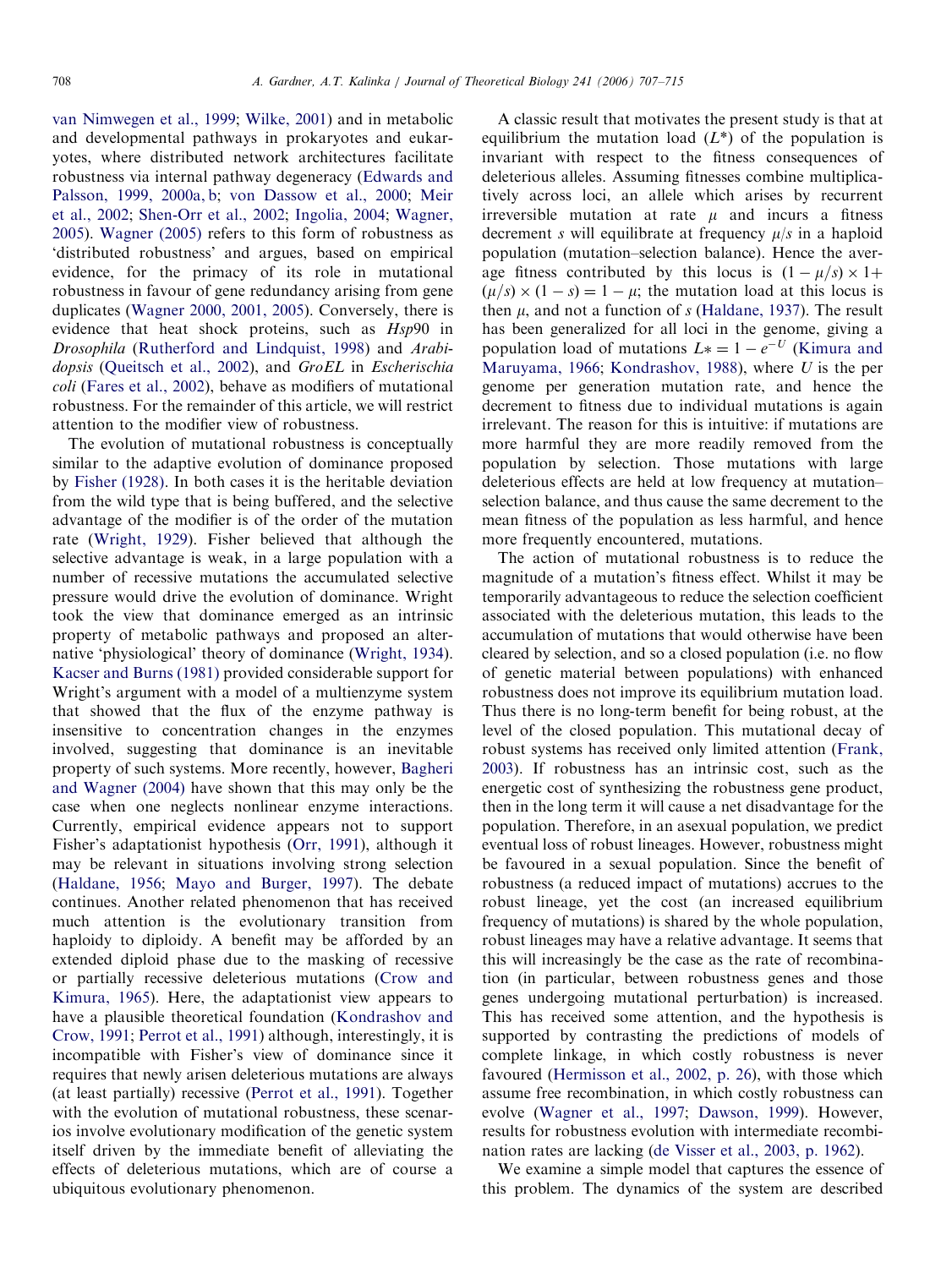using a multilocus methodology (developed by [Barton and](#page-7-0) [Turelli, 1991;](#page-7-0) [Kirkpatrick et al., 2002](#page-8-0)) that highlights allele frequencies and linkage disequilibria, which is more natural than following genotype frequencies. Also, it provides a general notation that neatly partitions the various causes of evolutionary change, and allows for arbitrary complexity so that the model is readily extensible within this single framework. Specifically, we develop exact analytical recursions describing the dynamics of a costly robustness modifier and its association with a mutating locus, and from this we generate an invasion condition to determine when this modifier will increase in frequency when vanishingly rare. We then make an assumption of minor robustness variants to examine how the robustness phenotype evolves in the longer term, moving from multilocus population genetics to an evolutionary game theoretic analysis.

#### 2. Model and analysis

### 2.1. Two-locus model

We consider a simple model which captures all the important features of this problem—a large population of sexual haploids, with a life cycle which involves (i) selection, followed by (ii) mutation, and finally (iii) mating to form diploid zygotes, which undergo meiosis to form the next generation of haploid individuals. All notation used in this article are summarized and defined in Table 1. A locus i suffers recurrent, irreversible mutation, from the wild-type allele with value  $X_i = 0$  to mutant allele with value  $X_i = 1$ , at a rate  $\mu$ . The fitness of the wild type is 1, and the fitness of the mutant is  $1-s$  in the absence of robustness. The frequency of the mutant is denoted  $p_i$ , and thus the frequency of the wild type is  $q_i = 1 - p_i$ . A second locus j controls the expression of the deleterious mutant, when it occurs at the first locus: with robustness  $k$ , the fitness contributed by the first locus is  $1 - (1 - k)s$ . Two alleles, with varying robustness effect, are present. The 'resident' allele has value  $X_i = 0$  and robustness effect  $k_x$ , and the 'variant' allele has value  $X_j = 1$  and robustness effect  $k_y$ . The robustness locus also incurs a direct (intrinsic) cost, with the resident contributing  $1-c_x$ , and the variant  $1-c_y$ , to an individual's fitness. The frequency of the variant is denoted  $p_i$  and the frequency of the resident is  $q_i = 1 - p_i$ . We will assume that the direct effects of the loci multiply to give genotype fitness. The four genotype fitnesses are summarized in Table 2. The effects of linkage and inbreeding are described by an effective rate of recombination parameter,  $r_e$ .

Following the above model, an individual's fitness may be written in the form:

$$
w = (1 - X_i)(1 - X_j)w_{00} + X_i(1 - X_j)w_{10} + (1 - X_i)X_jw_{01}
$$
  
+  $X_iX_jw_{11} = (1 - X_i)(1 - X_j)(1 - c_x)$   
+  $X_i(1 - X_j)(1 - (1 - k_x)s)(1 - c_x)$   
+  $(1 - X_i)X_j(1 - c_y) + X_iX_j(1 - (1 - k_y)s)(1 - c_y),$  (1)

| Table 1                                  |  |  |
|------------------------------------------|--|--|
| Summary of notation used in this article |  |  |

| Notation                                                                    | Definition                                             |
|-----------------------------------------------------------------------------|--------------------------------------------------------|
| $\mu$                                                                       | Deleterious mutation rate at a single locus            |
| S                                                                           | Selection coefficient associated with deleterious      |
|                                                                             | mutation                                               |
| U                                                                           | Per genome per generation mutation rate                |
| $L^*$                                                                       | Equilibrium mutation load                              |
| i                                                                           | Locus under recurrent mutation                         |
| $\dot{I}$                                                                   | Locus controlling robustness                           |
| i, j                                                                        | A generic gene position                                |
| A, B                                                                        | A generic set of gene positions                        |
| W                                                                           | The set of all gene positions contributing to fitness  |
| $X_i$                                                                       | Allelic value for gene position $\mathbf{i}$ (0 or 1)  |
| $p_i$                                                                       | Frequency of the $X_i = 1$ allele                      |
| $q_i = 1 - p_i$                                                             | Frequency of the $X_i = 0$ allele                      |
| $\zeta_i = X_i - p_i$                                                       | Allelic deviation for gene position i                  |
| $\zeta_{\mathbf{A}} = \prod_{\mathbf{i} \in \mathbf{A}} \zeta_{\mathbf{i}}$ | Allelic deviation for a set $A$ of gene positions      |
| $D_A = E[\zeta_A]$                                                          | Association for set A of gene positions                |
| w                                                                           | Fitness of an individual                               |
| ŵ                                                                           | Population mean fitness                                |
| $a_{\Lambda}$                                                               | Multilocus selection coefficient for set A of gene     |
|                                                                             | positions                                              |
| Z                                                                           | A generic robustness strategy                          |
| $\mathcal{X}$                                                               | Resident robustness strategy                           |
| $y = x + \delta x$                                                          | Variant robustness strategy                            |
| $x^*$                                                                       | Equilibrium robustness strategy                        |
| $k_z, k[z]$                                                                 | Robustness effect associated with strategy z           |
| $c_z$ , $c[z]$                                                              | Cost of robustness associated with strategy z          |
| $r_{\rm e}$                                                                 | Effective rate of recombination                        |
| $\lambda = 1 + \delta \lambda$                                              | Invasion fitness of robustness variant; its asymptotic |
|                                                                             | rate of increase                                       |

Table 2

Genotype fitness (w) as a function of allelic value  $(X = 0, 1)$  at the mutating locus  $(i)$  and the robustness locus  $(i)$ .

|       |   | $X_i$                            |                                  |  |
|-------|---|----------------------------------|----------------------------------|--|
|       |   | $\mathbf{0}$                     |                                  |  |
| $X_i$ | 0 | $1-c_x$<br>$(1-(1-k_x)s)(1-c_x)$ | $1-c_v$<br>$(1-(1-k_y)s)(1-c_y)$ |  |

where  $w_{X_i}$  is the fitness of the  $(X_i, X_j)$  genotype (see Table 2). This fitness function is analogous to Eq. (7) in [Barton and Turelli \(1991\)](#page-7-0).

#### 2.2. Multilocus population statistics

The multilocus framework of [Kirkpatrick et al. \(2002\)](#page-8-0) describes individuals and populations according to deviations from average values. An allelic deviation  $(\zeta_i = X_i - p_i)$ is defined for a generic gene position i, and describes the deviation of the allelic value  $(X_i = 0 \text{ or } 1)$  from the population average  $(p_i)$  at that position. Thus, the population average allelic deviation for a single gene position is zero. A corresponding deviation term ( $\zeta_A$  =  $\prod_{i \in A} \zeta_i$ ) may be assigned to a set A of gene positions, and is the product of the allelic deviations for all the positions in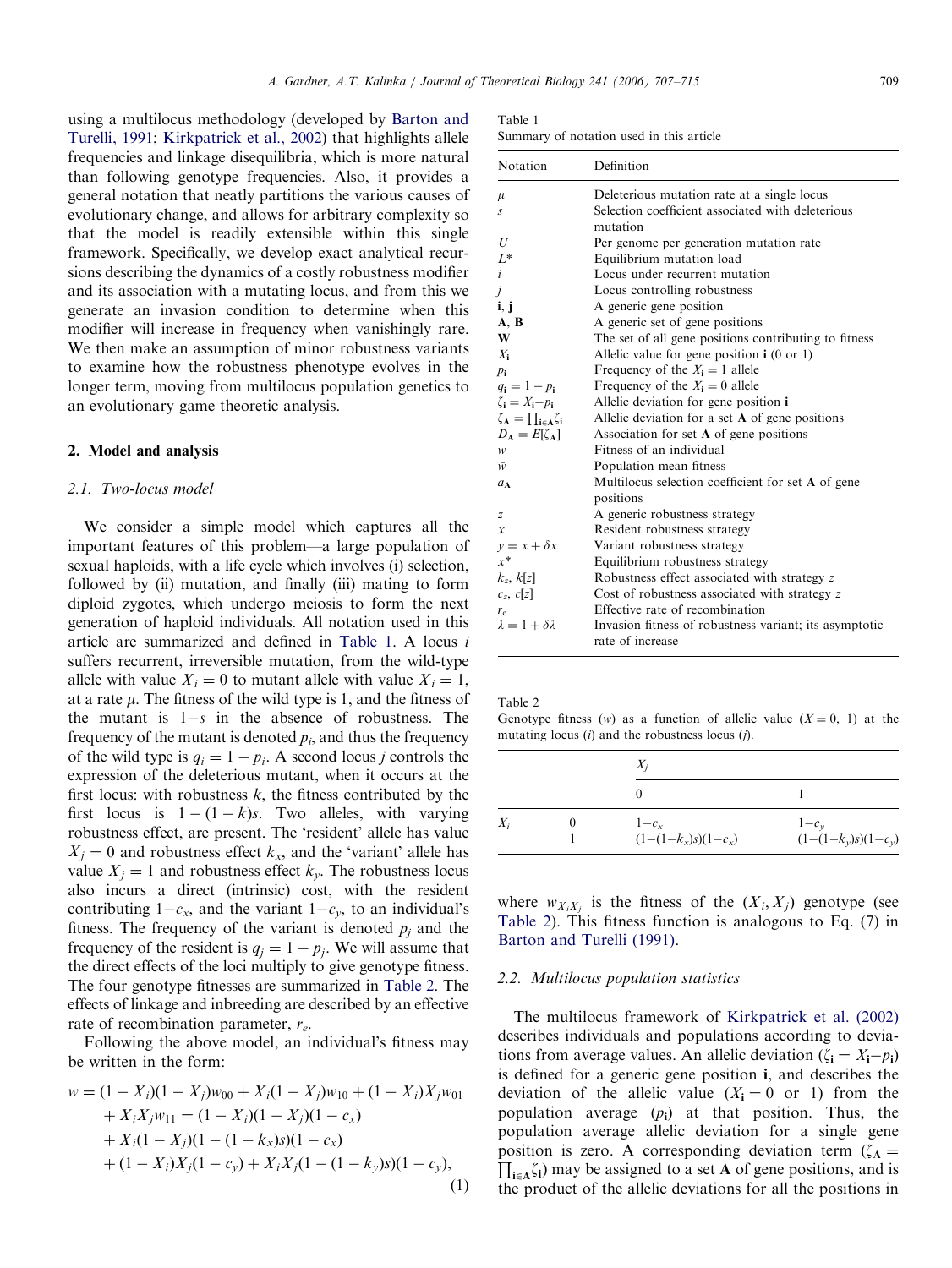that set. Note that the average deviation for a set of two gene positions (i and j) is equal to the allelic covariance between these positions  $(E[\zeta_{ii}] = E[(X_i - p_i)(X_i - p_i)] =$  $Cov[X_i, X_j]$ , and thus is equivalent to the linkage disequilibrium  $(D_{ii})$  between these gene positions. In general, the population average deviation for a set A of gene positions will be denoted  $D_A$ . Thus, the population composition with respect to a set of gene positions B may be fully described by the set of allele frequencies  $(p_i, i \in B)$  at these positions, and the statistical associations ( $D_A$ ,  $A \subseteq B$ ) between these positions. If an association term corresponds to a set of gene positions in which a particular position features several times, for example  $D_{\text{iiA}}$ , then a reduction formula may be applied to re-express this as  $p_iq_i$ .  $D_A + (1-2p_i)D_{iA}$ , as outlined by [Kirkpatrick et al. \(2002\).](#page-8-0)

We may now describe how sets of gene positions impact upon an individual's fitness. Making the substitution  $X_i = \zeta_i + p_i$  into the fitness function (1), this may be rearranged into the form

$$
\frac{w}{\bar{w}} = 1 + a_i(\zeta_i - D_i) + a_j(\zeta_j - D_j) + a_{ij}(\zeta_{ij} - D_{ij}),
$$
\n(2)

where  $a_{\mathbf{A}}$  is the contribution of the deviation for a set of gene positions A to relative fitness,  $w/\bar{w}$ . This is analogous to Eq. (6) of [Barton and Turelli \(1991\)](#page-7-0) and Eq. (7) of [Kirkpatrick et al., \(2002\)](#page-8-0). The  $a<sub>A</sub>$  terms provide selection coefficients for a multilocus analysis ([Kirkpatrick et al.,](#page-8-0) [2002\)](#page-8-0). For the present model, we have

$$
a_i = -s(1 - ((1 - p_j)(k_x + c_x(1 - k_x)))
$$
  
+  $p_j(k_y + c_y(1 - k_y))))/\bar{w}$ ,  

$$
a_j = (s p_i((k_y + c_y(1 - k_y)) - (k_x + c_x(1 - k_x)))
$$
  
-  $(c_y - c_x))/\bar{w}$ ,  

$$
a_{ij} = s((k_y + c_y(1 - k_y)) - (k_x + c_x(1 - k_x)))/\bar{w}
$$
. (3)

Mean fitness is found by taking an average of  $w$  over the population:

$$
\bar{w} = 1 - sp_i(1 - k_x)(1 - c_x) - (p_j c_y + (1 - p_j)c_x)
$$
  
- s((1 - k\_y)(1 - c\_y) - (1 - k\_x)(1 - c\_x))(p\_ip\_j + D\_{ij}). (4)

Having extracted multilocus population fitness statistics from the model, we can now use them to make some remarkably elegant statements about how selection moulds the allele frequencies and linkage disequilibrium of this system. After selection we will consider mutation and then transmission.

# 2.3. Selection

The multilocus methodology provides simple recursion expressions for the change in allele frequencies and genetic associations due to selection. The basic equation is

$$
\Delta_{\rm S} D_{\rm A} = \sum_{\rm B \subseteq W} a_{\rm B} (D_{\rm AB} - D_{\rm A} D_{\rm B}),\tag{5}
$$

where  $W$  is the set of all gene positions contributing to fitness. For the case of a single gene position  $(A = i)$ , we may use expression (5) to describe the change in allele frequency  $(p_i)$  due to selection:

$$
\Delta_{\rm S} p_{\rm i} = \sum_{\rm B \subseteq W} a_{\rm B} D_{\rm iB}.
$$
 (6)

A complication arises in that the association after selection  $(D'_A = D_A + \Delta_S D_A)$  is described with respect to allele frequencies before selection. It will usually be helpful to correct for this, and the procedure is described in [Kirkpatrick et al. \(2002\).](#page-8-0) No correction is necessary for the expressions describing allele frequency change. In the context of the present model, the change in the frequency of the deleterious mutation that is due to selection is described by

$$
p'_{i} = p_{i} + a_{i}D_{ii} + a_{j}D_{ij} + a_{ij}D_{ij} = p_{i} + a_{i}p_{i}q_{i} + a_{j}D_{ij} + a_{ij}(1 - 2p_{i})D_{ij}.
$$
\n(7)

This notational framework makes clear the causes of evolutionary change: here we see that the response to selection  $(\Delta s p_i = p'_i - p_i)$  is given by the product of the strength of selection operating directly on the focal locus  $(a_i)$  and the variation at that locus  $(p_i q_i)$ , plus the product of selection operating directly on the other locus  $(a_i)$  and the association between the two loci  $(D_{ii})$ , plus the product of selection due to the epistatic interaction between the two loci  $(a_{ii})$  and the appropriate association  $((1-2p_i)D_{ii})$ . Similarly, the change in allele frequency, due to selection, at the robustness locus is given by

$$
p'_{j} = p_{j} + a_{i}D_{ij} + a_{j}D_{jj} + a_{ij}D_{ijj} = p_{j} + a_{i}D_{ij} + a_{j}p_{j}q_{j} + a_{ij}(1 - 2p_{j})D_{ij}.
$$
\n(8)

From expression (5), the change in the association between the loci is described by

$$
D'_{ij} = D_{ij} + a_i D_{ijj} + a_j D_{ijj} + a_{ij} (D_{iijj} - D_{ij}^2) - (p'_i - p_i)(p'_j - p_j)
$$
  
= 
$$
D_{ij} + a_i (1 - 2p_i) D_{ij} + a_j (1 - 2p_j) D_{ij}
$$
  
+ 
$$
a_{ij} (p_i q_i p_j q_j + (1 - 2p_i)(1 - 2p_j) D_{ij} - D_{ij}^2)
$$
  
- 
$$
(p'_i - p_i)(p'_j - p_j),
$$
 (9)

where the trailing term corrects for change in allele frequency [\(Kirkpatrick et al., 2002](#page-8-0)).

#### 2.4. Mutation

The change in frequency of the deleterious allele after mutation is described by

$$
p_i'' = p_i' + \mu(1 - p_i'). \tag{10}
$$

Since the *j* locus does not undergo mutation,  $p''_j = p'_j$ . From [Kirkpatrick et al. \(2002\),](#page-8-0) the change in the linkage disequilibrium due to mutation is given by

$$
D_{ij}'' = (1 - \mu)D_{ij}'.\tag{11}
$$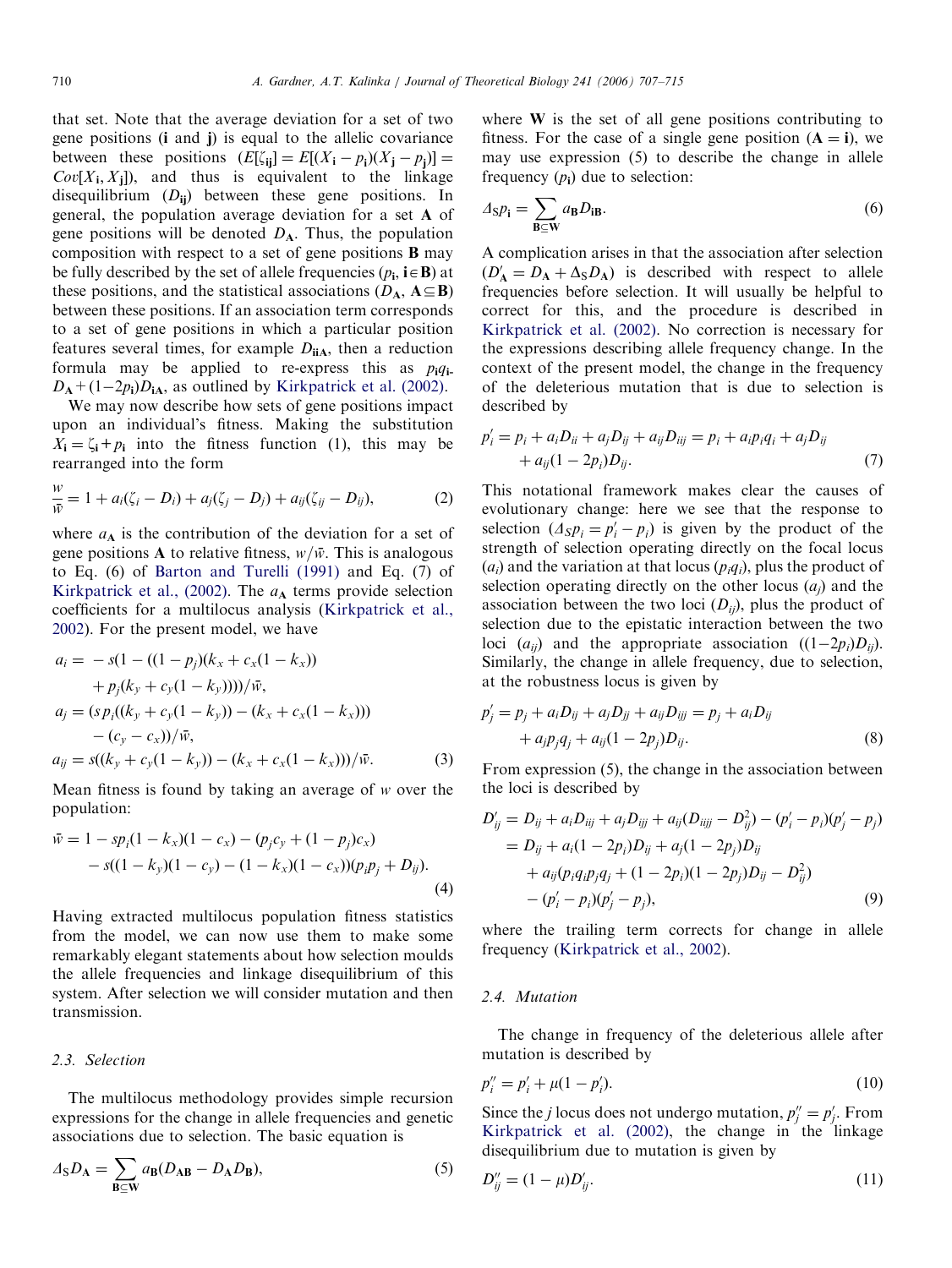## 2.5. Transmission

Transmission—the union of gametes, crossing over, and fair meiosis—does not alter the allele frequencies in this model (so  $p_i''' = p_i''$  and  $p_j''' = p_j''$ , where triple primes denote the variable is measured after transmission), but it does impact on the linkage disequilibrium. This is reduced by a fraction equal to the effective rate of recombination ([Crow](#page-8-0) [and Kimura, 1970](#page-8-0)), and so we have

$$
D_{ij}''' = (1 - r_e)D_{ij}''.
$$
\n(12)

#### 2.6. Invasion analysis

We have obtained recursions describing the change in the frequencies of the deleterious mutation  $(p_i)$  and robustness modifier  $(p_j)$  and the linkage disequilibrium  $(D_{ij})$  over a single generation incorporating selection, mutation and transmission. We now consider that the variant robustness allele is vanishingly rare ( $p_i \rightarrow 0$ , and hence  $D_{ii} \rightarrow 0$ ), and examine the conditions under which this rare allele will increase in frequency (invasion). We will assume that  $\mu$  is sufficiently small for us not to have to worry about fixation of the deleterious mutation i.e.  $\mu < (1 - k_x)s$ . We will assume that the deleterious mutation is initially at its equilibrium point,  $p_i^* = \mu/((1 - k_x)s)$ . While the variant is rare, the evolutionary dynamics at the  $j$  locus has vanishing impact on dynamics at the i locus, so in any generation we may express the frequency of the deleterious mutation as  $p_i = p_i^* + \delta p_i$ , where  $\delta p_i \rightarrow 0$ . Making this substitution, and summarising the changes in the allele frequency at the robustness locus and linkage disequilibrium due to selection, mutation and recombination, obtains  $p_j''' = \alpha_1 p_j + \alpha_2 D_{ij} + O(\delta p_i^2, p_j^2, D_{ij}^2)$ and  $D_{ij}''' = \alpha_3 p_j + \alpha_4 D_{ij} + O(\delta p_i^2, p_j^2, D_{ij}^2)$ , where

$$
\alpha_1 = \frac{(1 - c_y)(1 - k_x - \mu(1 - k_y))}{(1 - \mu)(1 - c_x)(1 - k_x)},
$$
  
\n
$$
\alpha_2 = -\frac{s(1 - c_y)(1 - k_y)}{(1 - \mu)(1 - c_x)},
$$
  
\n
$$
\alpha_3 = \frac{(1 - r_e)(k_y - k_x)(1 - c_y)\mu((1 - k_x)s - \mu)}{(1 - c_x)(1 - k_x)^2 s(1 - \mu)},
$$
 and  
\n
$$
\alpha_4 = \frac{(1 - r_e)(1 - c_y)((1 - k_x)(1 - (1 - k_y)s) - \mu(k_y - k_x))}{(1 - \mu)(1 - c_x)(1 - k_x)}.
$$
\n(13)

Neither of these recursions are functions of  $\delta p_i$ , therefore we need not explicitly follow the frequency of the deleterious mutation, so long as we assume it is close to its equilibrium. The asymptotic rate of increase of the rare variant, its 'invasion fitness', is given by the leading eigenvalue for the above system. This is the solution  $\lambda$  to the characteristic equation  $(\alpha_1 \lambda$ )( $\alpha_4 - \lambda$ ) –  $\alpha_2 \alpha_3 = 0$  that has the largest magnitude. The condition for invasion of the robustness variant is  $\lambda > 1$ .

#### 2.7. Evolution of robustness

We have obtained a condition for the invasion of a given resident population by a given variant robustness allele.

We now ask the following questions: (1) is there a resident allele that cannot be invaded by any robustness variant? (2) Will the population converge on this evolutionarily stable state? In other words, we are interested in identifying the endpoint of robustness evolution in the longer term. To address this, we will now consider a continuum of robustness strategies (z), from zero robustness ( $z = 0$ ) to full robustness  $(z = 1)$ , each encoded by an allele at the j locus. The cost and effect of robustness parameters from the previous sections are now considered as functions of the robustness strategy (c[z] and k[z]; where  $c[0] = k[0] = 0$ and  $dc/dz$ ,  $dk/dz>0$  for all z). The resident allele encodes the robustness strategy  $z = x$ , and the variant encodes  $z = y$ . Thus,  $c_x = c[x]$ ,  $k_x = k[x]$ ,  $c_y = c[y]$  and  $k_y = k[y]$ . For ease of analysis, we will consider only local stability, restricting our attention to  $y = x + \delta x$  where  $\delta x \to 0$ . Since this represents near-neutrality, the invasion fitness of the variant will be of the form  $\lambda = 1 + \delta \lambda$ , where  $\delta \lambda \rightarrow 0$ . Upon this assumption, we may solve the characteristic equation from earlier to obtain  $\delta \lambda \rightarrow ((1 - \alpha_1)(1 - \alpha_4) \alpha_2\alpha_3$ / $(\alpha_1 + \alpha_4 - 2)$  as  $\delta x \rightarrow 0$ , or

$$
\delta\lambda \approx \frac{\mu r_e (1 - c[x]) k'[x] - (1 - k[x]) (r_e + (1 - r_e)(1 - k[x]) s - \mu) c'[x]}{(1 - c[x])(1 - k[x])(r_e + (1 - r_e)(1 - k[x]) s - \mu)} \delta x,
$$
\n(14)

where the primes denote derivatives evaluated at the resident robustness strategy, i.e.  $c'[x] = \frac{dc[z]}{dz}$  and  $\frac{d}{dz}$  and  $\frac{d}{dz}$  and  $\frac{d}{dz}$  and  $\frac{d}{dz}$  and  $\frac{d}{dz}$  and  $\frac{d}{dz}$  and  $\frac{d}{dz}$  and  $\frac{d}{dz}$  and  $\frac{d}{dz}$  and  $\frac{d}{dz}$  and  $\frac{d}{dz}$  and  $\frac{d}{dz}$  a  $k'[x] = dk[z]/dz\Big|_{z=x}$ . Marginal invasion fitness is given by  $\partial \lambda/\partial y|_{y=x} = \partial \lambda/\partial x$ . Setting  $r_e = 0$ , marginal invasion fitness reduces to  $\partial \lambda / \partial y|_{y=x} = -c'[x]/(1 - c[x])$ , which is negative for all  $x$ : over the whole range of resident strategies, selection favours variants with reduced robustness. Hence, the only equilibrium point in the absence of recombination is at  $x^* = 0$ . This means that when the effective rate of recombination is zero, costly robustness cannot evolve [\(Hermisson et al., 2002](#page-8-0)). We now ask, for  $r_e > 0$ , what is the end point of robustness evolution? We are therefore looking for a strategy that is both evolutionarily stable once attained (an ESS; [Maynard Smith and](#page-8-0) [Price, 1973](#page-8-0); [Maynard Smith, 1982](#page-8-0)), and is also attainable (i.e. convergence stable, so that when x is close to  $x^*$ , y closer to x\* will invade; [Eshel and Motro, 1981](#page-8-0); [Taylor,](#page-8-0) [1996](#page-8-0)). A strategy that is both an ESS and is convergence stable is termed a 'continuously stable strategy' (CSS; [Eshel, 1983](#page-8-0); [Christiansen, 1991\)](#page-8-0). If a strategy  $x^*$  is evolutionarily stable, then it must satisfy  $\partial \lambda/\partial y|_{y=x=x^*}$ 0: Thus,

$$
\frac{\mathrm{d}}{\mathrm{d}r_e} \left[ \frac{\partial \lambda}{\partial y} \bigg|_{y=x=x^*} \right] = \frac{\partial}{\partial r_e} \left[ \frac{\partial \lambda}{\partial y} \bigg|_{y=x=x^*} \right] + \frac{\partial}{\partial x^*} \left[ \frac{\partial \lambda}{\partial y} \bigg|_{y=x=x^*} \right] \frac{\mathrm{d}x^*}{\mathrm{d}r_e} = 0,
$$
\n(15)

which can be re-arranged to give

$$
\frac{\mathrm{d}x^*}{\mathrm{d}r_e} = -\frac{\partial/\partial r_e[\partial \lambda/\partial y|_{y=x=x^*}]}{\partial/\partial x^*[\partial \lambda/\partial y|_{y=x=x^*}]}.
$$
\n(16)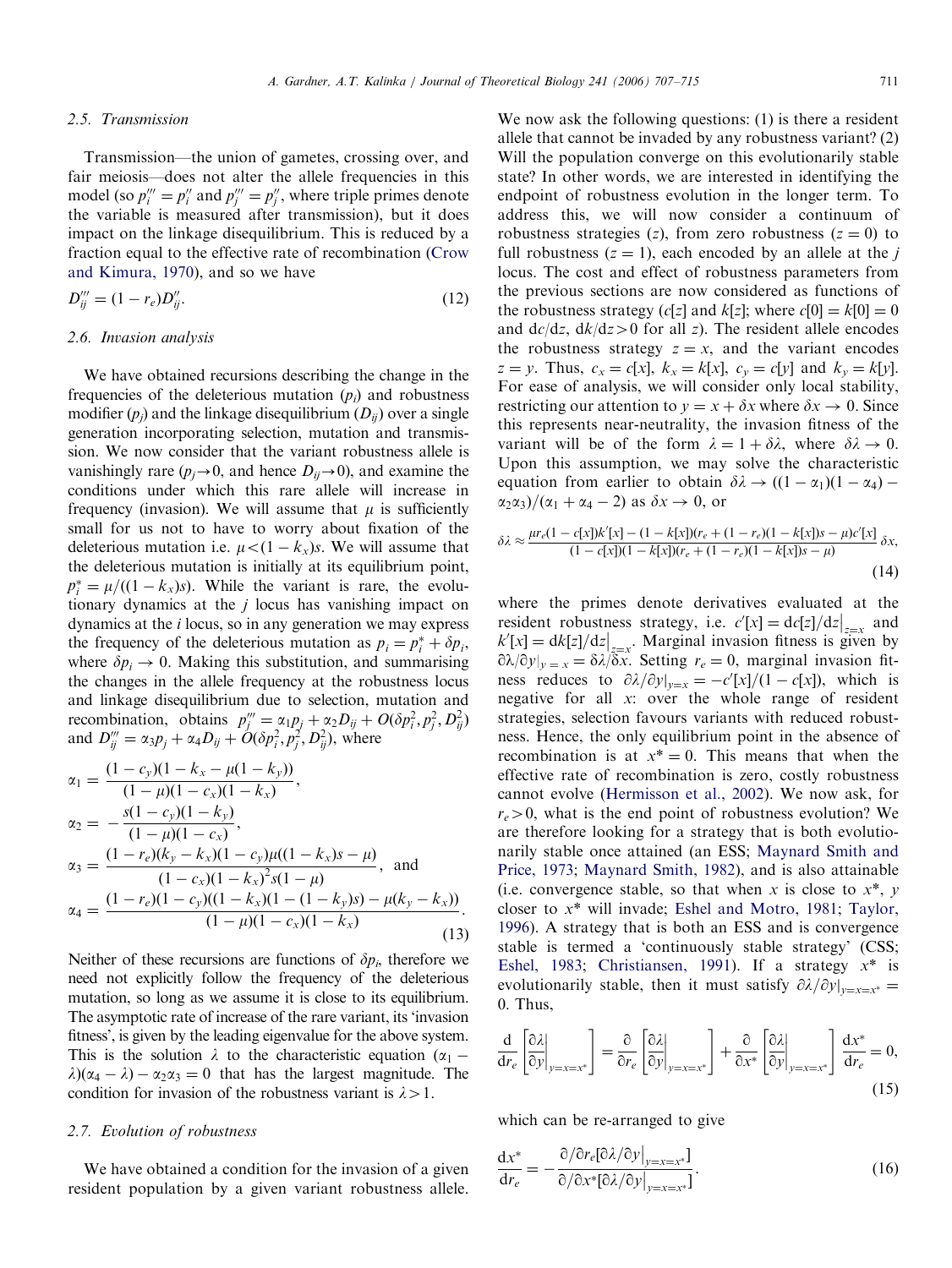Noting that convergence stability implies  $\partial [\partial \lambda / \partial y]_{y=x=x^*}]$ /  $\partial x^* < 0$  [\(Taylor, 1996](#page-8-0)), the CSS satisfies

$$
sgn\left[\frac{dx^*}{dr_e}\right] = sgn\left[\frac{\partial}{\partial r_e} \left[\frac{\partial \lambda}{\partial y}\Big|_{y=x=x^*}\right]\right]
$$
 (17)

[\(Pen, 2000](#page-8-0)), where the function sgn returns the sign, or sense, of its real argument, i.e. positive or negative or zero. The partial derivative on the RHS is

$$
\frac{\partial}{\partial r_e} \left[ \frac{\partial \lambda}{\partial y} \bigg|_{y=x=x^*} \right] = \frac{\mu((1-k[x^*])s - \mu)k'[x^*]}{(1-k[x^*]) (r_e + (1-r_e)(1-k[x^*])s - \mu)}.
$$
\n(18)

Since RHS of (18) $>0$ , it follows from (16) that the CSS  $x^*$ (when it exists) is a monotonically increasing function of  $r_e$ . Thus, we expect the endpoint of evolution to be a greater degree of robustness the higher the effective rate of recombination. Applying the same procedure to the selection coefficient (s) and mutation rate  $(\mu)$  obtains

$$
\frac{\partial}{\partial s} \left[ \frac{\partial \lambda}{\partial y} \Big|_{y=x=x^*} \right] = -\frac{\mu r_e (1 - r_e) k'[x^*]}{(r_e + (1 - r_e)(1 - k[x^*])s - \mu)^2} < 0
$$
\n(19)

and

$$
\frac{\partial}{\partial \mu} \left[ \frac{\partial \lambda}{\partial y} \Big|_{y=x=x^*} \right] \n= \frac{r_e(r_e + (1 - r_e)(1 - k[x^*])s)k'[x^*]}{(1 - k[x^*]) (r_e + (1 - r_e)(1 - k[x^*]) s - \mu)^2} > 0
$$
\n(20)

i.e. the CSS  $x^*$  is a decreasing function of s and an increasing function of  $\mu$ , so we expect the endpoint of evolution to be a greater degree of robustness as we decrease the magnitude of the deleterious effect of mutations and as we increase the mutation rate. From (14), the exact value of the CSS  $x^*$  can be found by solving the equation

$$
\mu r_e (1 - c[x])k'[x] - (1 - k[x])(r_e + (1 - r_e)(1 - k[x])s - \mu)c'[x] = 0.
$$
\n(21)

Some representative numerical examples are given in Figs. 1A and 2A. The assumption of vanishing variation is somewhat artificial, and so we have used simulations to test the predictions using a similar two-locus model that allows for continuum alleles which are simultaneously extant (simulation results are presented in Figs. 1B and 2B). We find that numerical solutions to the analytical prediction given by (21) and the results of the simulations are generally in good agreement. Depending on the choice of parameters and robustness functions, there may be: (1) a single internal equilibrium, which is a CSS (Fig. 1A); (2) an unstable equilibrium in addition to the CSS ([Fig. 2A,](#page-6-0) e.g. lines for  $r_e = 0.1, 0.05, 0.01$ ; or (3) no internal equilibria [\(Fig. 2A,](#page-6-0) e.g.  $r_e = 0.5$ ). The simulations confirm that a population initialized at close to zero robustness will ultimately find itself trapped at the CSS, where this exists



Fig. 1. (A) Marginal invasion fitness  $\partial \lambda/\partial y|_{y=x}$  as a function of the resident robustness strategy (x) and the effective recombination rate  $(r_e)$ , assuming  $\mu = 0.01, s = 0.1, c[z] = z^{10}, k[z] = z^{1/2}$ . The sign of marginal invasion fitness determines the direction of selection; if it is positive then variant strategies increasing robustness are favoured, and if it is negative then variant strategies reducing robustness are favoured. The convergence stable robustness strategy (marked by a filled circle) is an increasing function of the effective rate of recombination. (B) For the same model, simulation results (squares) confirm the analytical prediction (line) that robustness increases with the effective rate of recombination.

(Figs. 1B and 2B). Due to the assumption that mutation– selection balance holds the deleterious mutation at intermediate frequency (i.e.  $\mu < (1-k_x)s$ , which may also be written as  $k_x < 1 - \mu/s$ ) the present analysis does not allow for examination of the evolution of almost complete robustness  $(k_x = 1)$ .

Although the simulations and analytical predictions have a very good fit, they are not perfect. In particular, the simulations tend to give an end-point of robustness evolution that is higher than predicted from the game theoretic approach. There is reason to suspect that the invasion analysis underestimates the benefits of robustness. For example consider a variant robustness allele with associated cost such that its asymptotic rate of increase is exactly 1. Initially, this allele will increase in frequency, and will eventually settle at a neutral equilibrium. To some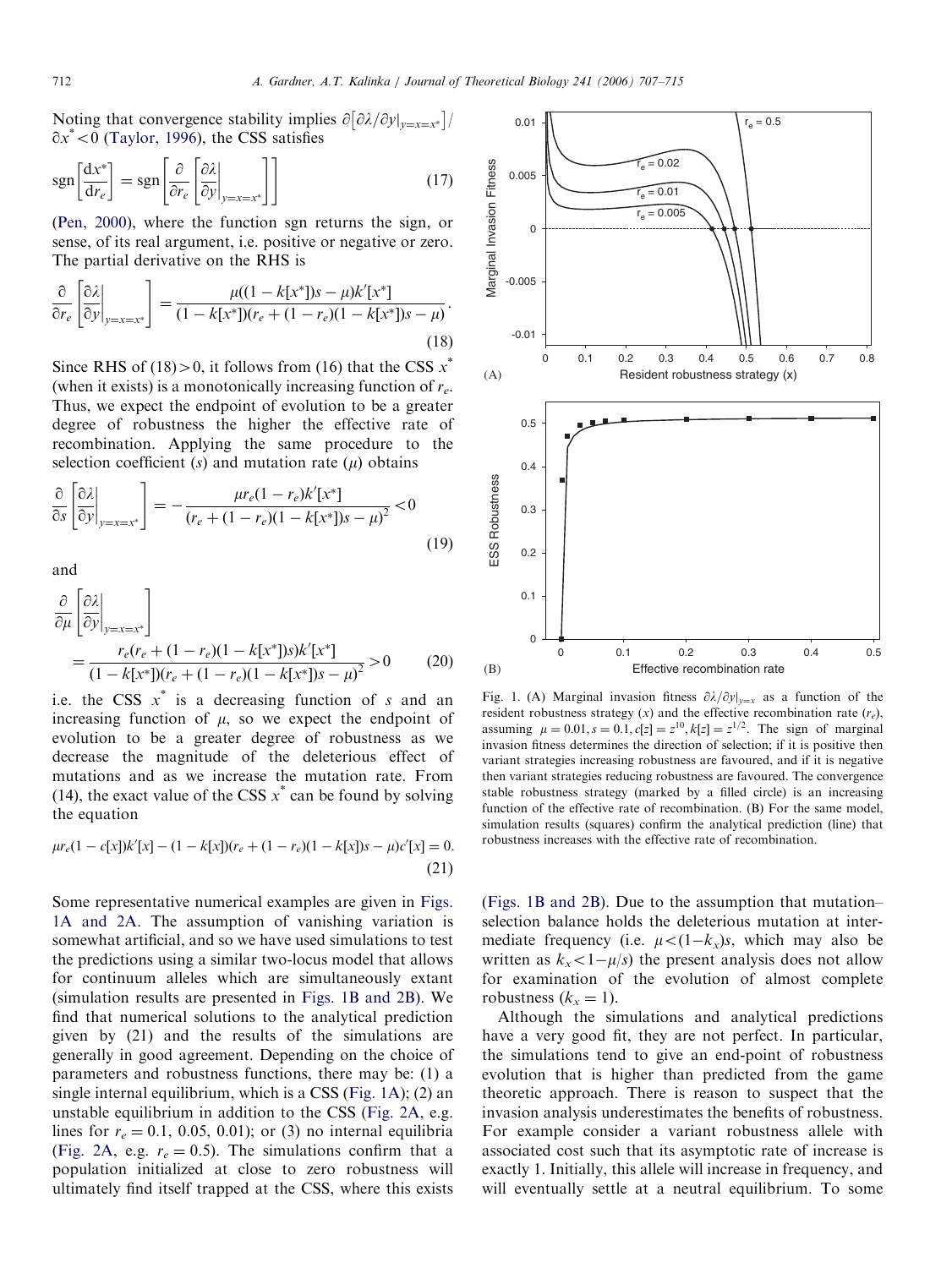<span id="page-6-0"></span>

Fig. 2. (A) Marginal invasion fitness  $\partial \lambda/\partial y|_{y=x}$  as a function of the resident robustness strategy (x) and the effective recombination rate  $(r_e)$ , assuming  $\mu = 0.01$ ,  $s = 0.1$ ,  $c[z] = 0.15z$ ,  $k[z] = z^{1/2}$ . The sign of marginal invasion fitness determines the direction of selection; if it is positive then variant strategies increasing robustness are favoured, and if it is negative then variant strategies reducing robustness are favoured. The convergence stable robustness strategy (where it exists, e.g. for  $r_e = 0.01, 0.05, 0.1$ , marked by a filled circle) is an increasing function of the effective rate of recombination; there is also sometimes an unstable equilibrium (marked by an empty circle). (B) For the same model, simulation results (squares) confirm the analytical prediction (line) that robustness increases with the effective rate of recombination, and that there is no internal stable end point for  $r_e > 0.11$ .

extent then, this allele has been favoured, although technically it does not invade. More generally, deviations from the analytical predictions will occur due to slowness in attaining the evolutionary endpoint, as selection acts weakly upon robustness and only a finite number of generations are simulated.

## 3. Discussion

We have examined the evolution of costly mutational robustness in a simple two-locus model for when recombination  $(r_e)$  between the two loci is intermediate. Previously, only the extremes of zero recombination [\(Hermisson et al.,](#page-8-0) [2002](#page-8-0)) and freely recombining loci ([Wagner et al., 1997;](#page-8-0) [Dawson, 1999\)](#page-8-0) have been considered. A multilocus methodology has been employed to obtain recursions for allele frequencies at the robustness locus and the association between this locus and the locus that is under recurrent mutation. The result is an analytical condition for when the robustness variant invades a population. Restricting attention to minor variants, we have used this condition to determine how the end point of robustness evolution varies with the effective rate of recombination  $(r_e)$ , the intrinsic deleterious effect of the mutation (s) and the mutation rate  $(\mu)$ . Consistent with previous theory, we find that costly robustness cannot be favoured when the effective rate of recombination is zero. In addition, we show that, where one exists, the internal stable endpoint of robustness evolution is an increasing function of effective recombination rate and the mutation rate, and is a decreasing function of the intrinsic deleterious effect of the mutation. Although the analysis assumes vanishing robustness variation in the population at any time, simulations that relax this assumption reveal the analytical treatment is robust.

Why do we predict enhanced robustness with increasing effective rate of recombination? Recombination favours robustness in two ways: (1) by allowing a robust lineage to discard the excess of deleterious mutations it has accumulated, and (2) these deleterious mutations are inflicted upon non-robust lineages where they cause enhanced damage to fitness, thus increasing the relative fitness of the robust lineages. Put another way, by breaking down the association between the robustness gene and the target of the robustness effect, recombination decouples the immediate benefit of robustness (enhanced fitness in the context of a mutant genotype) from the long-term cost (increased frequency of mutations at mutation–selection equilibrium); the former accruing only to robust individuals, and the latter being paid by the population as a whole. This benefit for robustness is mirrored in the [Perrot et al. \(1991\)](#page-8-0) model for the evolution of diploidy, which features gene flow between haploids and diploids. With this in mind, the model predicts increased maladaptation in the genomes of sexual, outbred populations, whereas the genomes of asexual or inbred populations should be less afflicted with the mutationally decayed remains of robust networks.

The endpoint of robustness evolution is predicted to be a decreasing function of the selection coefficient associated with deleterious mutations. This is because as the strength of selection upon the mutating locus increases, so does the epistasis between the robustness and mutating loci, which results in a greater association between these. Since it is the build-up of this linkage disequilibrium which acts to disfavour the evolution of robustness, weaker selection against the deleterious mutant favours enhanced robustness. An analogous result emerged from [Perrot et al.'s](#page-8-0) [\(1991\)](#page-8-0) model for the evolution of diploidy. Interestingly, this is responsible for the run-away selection for robustness observed in some of the simulations (Fig. 2B), because as the population becomes more robust to deleterious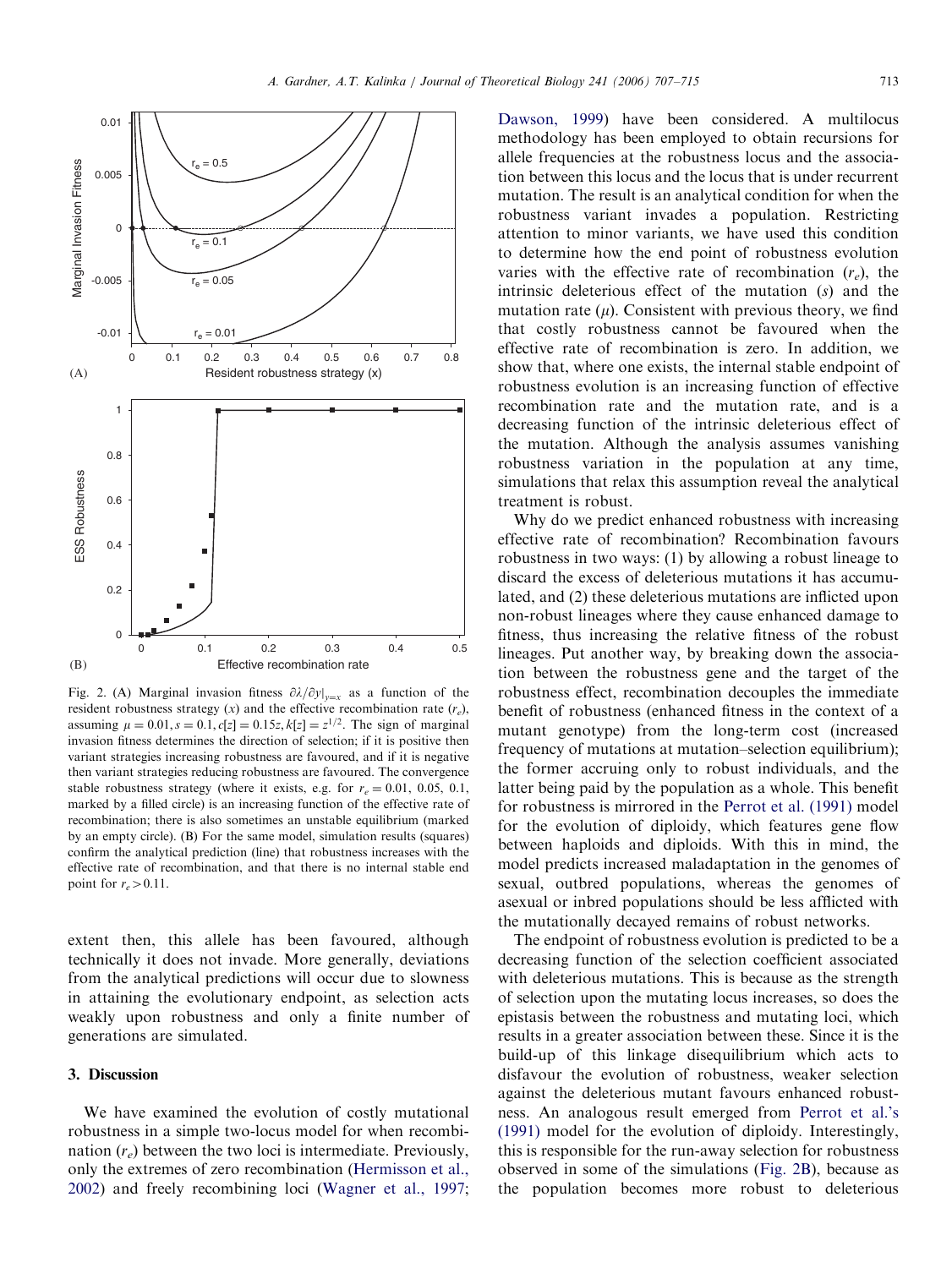<span id="page-7-0"></span>mutations there is reduced selection acting upon the mutating locus, and thus a lower build-up of linkage disequilibrium between the two loci. Intuitively, it would seem that mutational robustness should be increasingly favoured as deleterious mutations become more, rather than less, harmful. Yet it is the mutation load and not the mutation effect that is crucial [\(Proulx and Phillips, 2005\)](#page-8-0), so the endpoint of robustness evolution is an increasing function of the mutation rate and not the deleterious mutational effect. This is consistent with [Wright's \(1929\)](#page-8-0) view that selection for mutational robustness will be of the order of mutation rate.

It is of interest to compare the present results with previous models for the evolution of mutational robustness. [Wagner et al. \(1997\)](#page-8-0) investigated the evolution of a modifier of mutational robustness impacting upon a number of loci underlying a quantitative trait under Gaussian stabilising selection. Individual-based simulations showed that the selection coefficient acting on the modifier tends to increase with the intensity of the stabilising selection, a result that was verified in deterministic simulations by [Kawecki \(2000\).](#page-8-0) This is in contrast to the result we report here where the modifier invades most easily at lower strengths of selection against the deleterious allele because it is here that the modifier experiences weakest linkage disequilibrium with the deleterious allele. [Wagner et al. \(1997\)](#page-8-0) attribute their result to stronger stabilising selection enabling stronger selection for canalization. Their result crucially depends on the possibility of back mutation, plus high mutation rates, so that back mutation is strong relative to selection. The present analysis assumes no back mutation, and this appears to be the reason for the disparity. The neglecting of back mutation seems reasonable if there are many alleles that give rise to defective gene products and only a few that code for a correctly functioning protein. However, further work is needed to clarify the impact of back mutation on the evolution of robustness.

We note some possibilities for the evolution of synergistic epistasis, where an individual's fitness declines more rapidly with increasing numbers of deleterious mutations than predicted by a multiplicative fitness scheme. In many models, mutational robustness is synonymous with synergistic epistasis [\(de Visser et al., 2003](#page-8-0); [Michalakis and Roze,](#page-8-0) [2004](#page-8-0)). For example the classic 'neutral network' [\(van](#page-8-0) [Nimwegen et al., 1999](#page-8-0)) models of robustness—involving individuals with less than some threshold number of mutations having wild-type fitness, and individuals exceeding that threshold being inviable—presents an extreme form of synergistic epistasis. A substantial amount of theory has been devoted to the evolution of sex and recombination given synergistic epistasis between deleterious mutations [\(Kimura and Maruyama, 1966](#page-8-0); [Kondrashov, 1988](#page-8-0); Charlesworth, 1990). Inferring from the present analysis, we suggest that synergistic epistasis can be an evolutionary outcome of sex and recombination, insofar as the latter processes promote the evolution of robustness, and synergistic epistasis emerges as a consequence. This hypothesis has some empirical support—there is a general trend towards weak synergistic epistasis between deleterious mutations among eukaryotes, but no trend in prokaryotes [\(de Visser et al., 1997;](#page-8-0) [Elena and Lenski, 1997;](#page-8-0) [de Visser](#page-8-0) [and Hoekstra, 1998](#page-8-0); [Elena, 1999;](#page-8-0) Burch and Chao, 2004). This is beyond the scope of the present analysis, which has maximally one deleterious mutation in each individual, though it presents an interesting problem for the future.

Currently, no convincing empirical evidence has been published that demonstrates that genetic robustness exists as an adaptation. One reason for this is that, while it is possible to demonstrate that heritable variation is buffered in particular organisms, it is not easy to determine whether genetic robustness is the primary function, merely a sideeffect of evolution for environmental robustness [\(Ruther](#page-8-0)[ford and Lindquist, 1998](#page-8-0); Ancel and Fontana, 2000; [Queitsch et al., 2002;](#page-8-0) Burch and Chao, 2004), or perhaps simply an emergent property of gene networks ([Kacser and](#page-8-0) [Burns, 1981;](#page-8-0) [von Dassow et al., 2000;](#page-8-0) [Edelman and Gally,](#page-8-0) [2001;](#page-8-0) [Meir et al., 2002;](#page-8-0) [Shen-Orr et al., 2002](#page-8-0)). A closely related problem is that the selection coefficient for a modifier of genetic robustness will be very weak, typically of the order of the mutation rate itself. However, the evolution of genetic robustness as a primary function may be plausible if there is migration between subpopulations in a heterogeneous environment [\(Mayr, 1963;](#page-8-0) [Otto and](#page-8-0) [Bourguet, 1999](#page-8-0); [Stearns, 2002\)](#page-8-0). Migration rates can be much higher than mutation rates and therefore provide a stronger selective pressure for the buffering of (locally) maladapted alleles. Additionally, genetic robustness may evolve when selection fluctuates over time ([Kawecki, 2000](#page-8-0)) and when selective sweeps take a population out of equilibrium ([Mayo and Burger, 1997](#page-8-0)). It is with a view to extending the analysis to more complicated multilocus models that we have employed the methodology of [Kirkpatrick et al. \(2002\)](#page-8-0), which permits arbitrary complexity within a single notational framework.

## Acknowledgements

We thank J.-B. Andre, H. Bagheri, N. Barton, A. de Cara, T. Johnson, M. Kirkpatrick, J. Taylor, S. West and an anonymous reviewer for discussion and comments, plus BBSRC and NSERC for funding.

## References

- Ancel, L.W., Fontana, W., 2000. Plasticity, evolvability and modularity in RNA. J. Exp. Zool. 288, 242–283.
- Bagheri, H.C., Wagner, G.P., 2004. Evolution of dominance in metabolic pathways. Genetics 168, 1713–1735.
- Barton, N.H., Turelli, M., 1991. Natural and sexual selection on many loci. Genetics 127, 229–255.
- Burch, C.L., Chao, L., 2004. Epistasis and its relationship to canalization in RNA virus phi 6. Genetics 167, 559–567.
- Charlesworth, B., 1990. Mutation–selection balance and the evolutionary advantage of sex and recombination. Genet Res. 55, 199–221.